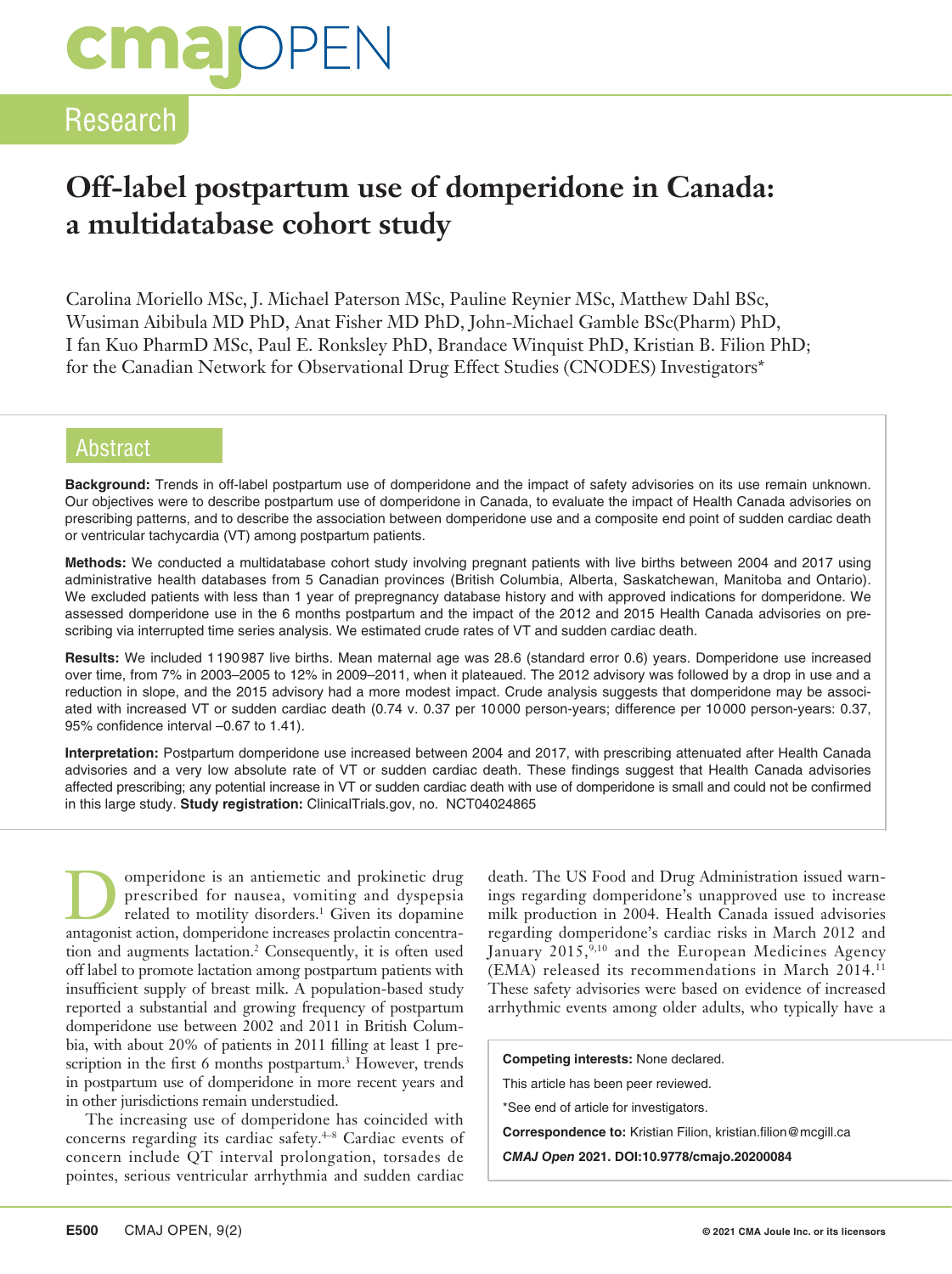large comorbidity burden and frequent comedication use. However, evidence regarding the safety of domperidone in other populations such as postpartum patients, who may be less susceptible to its QT interval–prolonging effects, remains limited. The association between domperidone and cardiac events has been examined in a previous observational study involving postpartum patients.<sup>11</sup> Although the study identified a signal of potential harm (hazard ratio [HR] 2.25, 95% confidence interval [CI] 0.84 to 6.01), methodological limitations (i.e., exposure misclassification, outcome misclassification and imprecise estimates) render the study's results difficult to interpret.

Our objectives were to describe domperidone use among postpartum patients in Canada, to evaluate the impact of the Health Canada advisories on prescribing patterns, and to describe the association between domperidone use and the risk of a composite end point of sudden cardiac death or ventricular tachycardia (VT) among postpartum patients.

### **Methods**

#### **Study design**

This study was conducted by the Canadian Network for Observational Drug Effect Studies (CNODES).12 We conducted a multidatabase retrospective cohort study using administrative health databases from 5 Canadian provinces (BC, Alberta, Saskatchewan, Manitoba and Ontario), following a common protocol with distributed data. Using this approach, we developed a protocol collaboratively that was then adapted and implemented at each of the network's participating sites.<sup>13</sup>

### **Data sources**

Canada has a publicly funded health care system that is administered provincially, with government drug insurance plans varying by province; CNODES has data-sharing agreements with 7 provinces (BC, Alberta, Saskatchewan, Manitoba, Ontario, Quebec and Nova Scotia).12 Two Canadian CNODES sites were unable to participate in the present study: Quebec had data-access delays, and, at the time of study initiation, Nova Scotia drug data were limited to individuals aged 65 years and older. Data from Ontario were limited to recipients of social assistance.

From the 5 included provinces, we used linked, individuallevel data on hospitalizations, physician visits, medication dispensations and vital status. Data sources were linked at the individual level using unique encoded identifiers derived from each person's health insurance number. The data sources are highly complete and accurate,<sup>14,15</sup> and are used extensively in pharmacoepidemiology.12 Data sources used at each site are described in Appendix 1, Supplemental Table 1 (available at www.cmajopen.ca/content/9/2/E500/suppl/DC1).

### **Study population**

In each province, we identified a cohort of all pregnancies ending with a hospital-delivered live birth between Apr. 1, 2004, and Sept. 30, 2017. The discharge date defined cohort **cma**IOPEN

entry. Exclusion criteria were maternal age less than 15 or greater than 55 years at cohort entry; less than 365 days of database history before conception (defined using the recorded gestational age or, if missing, defined as 273 days before term births and 245 days before preterm births<sup>16</sup>); health insurance coverage ending on or before cohort entry; no record of a newborn discharged alive; duplicate pregnancies caused by overlapping records or records reclassified as having outcomes other than live birth after the adjudication of overlapping records; a domperidone dispensing in the year before conception or during pregnancy (unless in the 6 months immediately after a previous birth); a diagnosis of Parkinson disease, Lewy body disease or other diseases that cause autonomic dysfunction or use of antiparkinsonian agents<sup>17</sup> before cohort entry; a diagnosis of gastroparesis in the year before conception or during pregnancy; and a diagnosis of VT before cohort entry.

Patients were followed until an event or censoring because of death, a diagnosis of an approved indication for domperidone (Parkinson disease or gastroparesis), emigration from the province, end of the 6-month follow-up or end of the study period (Sept. 30, 2017), whichever occurred first. Patients were permitted to contribute more than 1 observation.

### **Exposure**

Exposure was defined using a time-fixed approach in which all observations were classified by the presence or absence of any dispensing for domperidone during the 6-month follow-up; previous studies suggest that most patients who start domperidone postpartum do so within the first 2 months.<sup>3</sup> In the safety analyses, exposure was defined using a time-varying approach; all person-moments of follow-up were classified as currently exposed or not currently exposed to domperidone. Current exposure was defined by a domperidone dispensation for which its duration plus a 7-day grace period overlapped with the day of follow-up being classified.

#### **Outcome**

The primary safety outcome was a composite end point of VT or sudden cardiac death, with a composite end point used to increase precision. The 3-step procedure used to identify VT or sudden cardiac death is described in Appendix 1, Supplemental Figure 1. Briefly, cases of a first recorded VT or sudden cardiac death were identified as possible events. The administrative data of these patients were then manually reviewed by reviewers blinded to patient domperidone use, to confirm that the events met the definition of VT or sudden cardiac death. The date of the first recorded VT diagnosis or sudden cardiac death defined the event date. Secondary outcomes were the individual end points of VT, sudden cardiac death and all-cause mortality.

The algorithm used *International Classification of Diseases, 9th Revision* (ICD-9-CM) and the Canadian version of *International Statistical Classification of Disease and Related Health Problems, 10th Revision* (ICD-10-CA) diagnostic codes in all sites, with Ontario also using modified ICD-8 codes.<sup>18-20</sup> The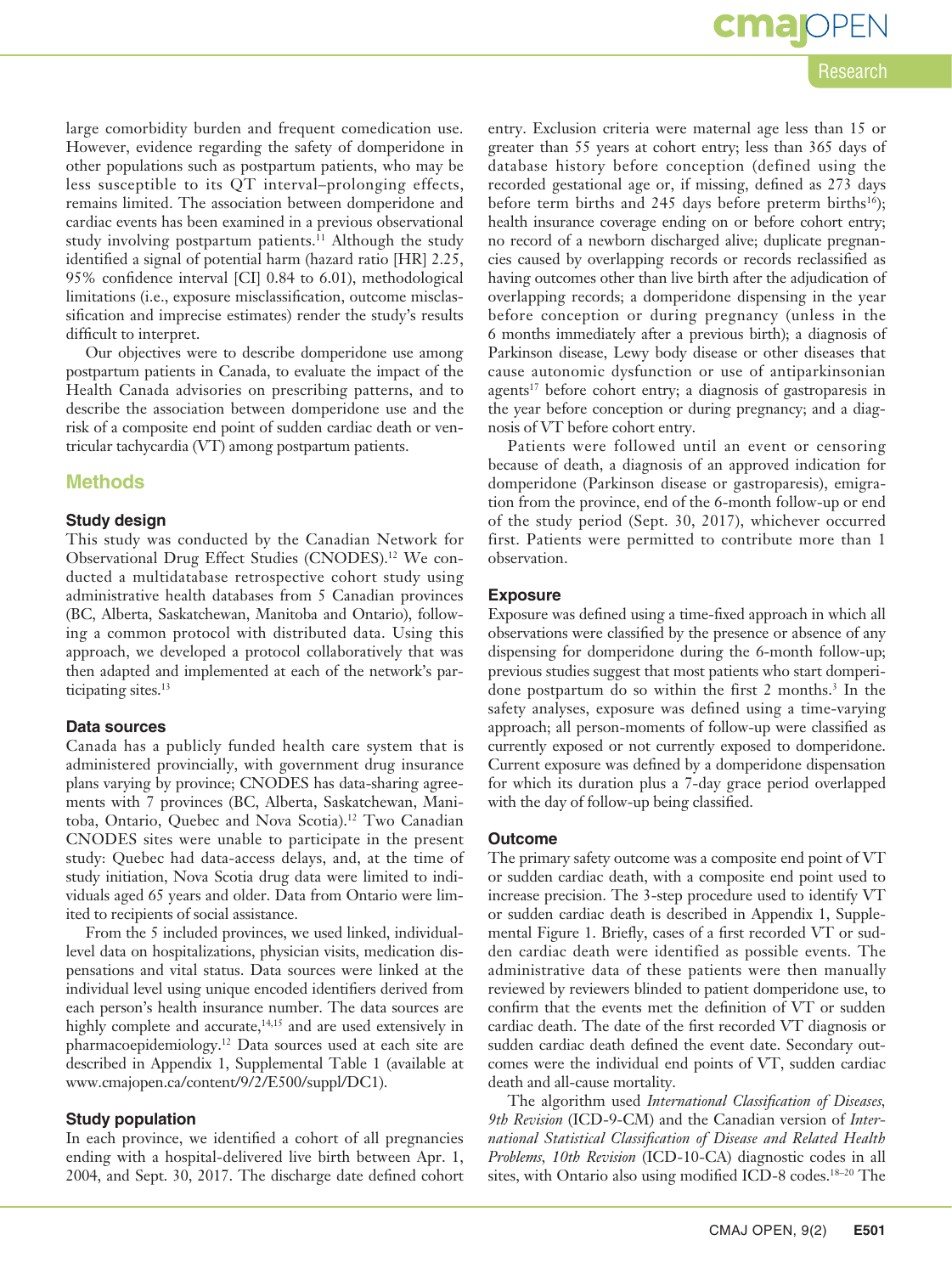## **cmalOPEN**

### Research

diagnostic codes used are reported in Appendix 1, Supplemental Table 2.

### **Statistical analysis**

Characteristics of patients who did and did not use domperidone were summarized at each site. The definitions used to operationalize these characteristics are reported in Appendix 1, Supplemental Table 3. We defined the prevalence of use as the percentage of patients who received a domperidone dispensation in the 6 months postpartum, with analyses stratified by province and by calendar period (2003–2005, 2006– 2008, 2009–2011, 2012–2014 and 2015–2017). We described use overall, by dosage ( $>$  30 mg/d v.  $\leq$  30 mg/d) and by duration ( $> 14$  d v.  $\leq 14$  d) of the first treatment episode, defined by the prescription duration or, in the case of multiple prescriptions, their duration allowing for up to a 7-day gap between the end of one prescription and the start of the next.

We used interrupted time series analysis $21$  to assess the impact of the Mar. 2, 2012, and Jan. 20, 2015, Health Canada advisories<sup>9,10</sup> on prescribing practices, comparing the rate of initiation before versus after the advisories with the estimates we would have expected to observe in their absence. We estimated the rate of domperidone initiation by quarter. We then used generalized least squares models that allow for a first-order autoregressive structure (to account for correlation between consecutive quarters) to examine the immediate impact and change in slope (i.e., trend) associated with the advisories. The impact of the advisories was examined overall, by dosage and by duration of the first treatment episode. In addition, we described the dosage and duration distributions before and after each advisory. Saskatchewan prescription data contained quantity dispensed but not duration, and we were unable to assume World

Health Organization–defined daily doses<sup>22</sup> to estimate duration as we were studying off-label use. We therefore used the mean daily dose from Ontario to estimate duration in Saskatchewan. Province-specific results were pooled using DerSimonian and Laird random-effects models, $2^3$  with the amount of betweenprovince heterogeneity estimated using the  *statistic.* 

We had planned to assess the cardiac safety of domperidone using a prevalent new-user design.24 However, given the small number of events in each province, this approach was deemed infeasible. Consequently, we estimated crude rate ratios and rate differences for each outcome across provinces, with exposure defined using the previously described timevarying approach.

In post-hoc sensitivity analyses, we repeated our interrupted time series analyses with a dependent variable of ln(prescription rate) to estimate relative reductions in geometric means at the time of the advisories. In addition, we repeated analyses using linear models rather than interrupted time series analyses to explore the impact of our choice of model structure on model fit.

### **Ethics approval**

Research ethics board approvals were obtained at each participating institution, except at ICES in Ontario, where research ethics board approval was not legally required.

### **Results**

A total of 1190987 pregnancies (Figure 1) ended with a live birth from 801 959 patients (Appendix 1, Supplemental Figure 2). Patients had been exposed to domperidone in 137401 observations and had not been exposed in 1053586 observations. Table 1 and Appendix 1, Supplemental Table 4



Figure 1: Flow diagram describing the construction of the study cohort across provinces, by pregnancy. \*Patients were eligible to contribute multiple pregnancies to the study cohort. †The exclusion of observations with less than 365 days of health coverage was predominantly driven by Ontario, where the study population was restricted to patients receiving social assistance. Patients excluded in this step in Ontario included those who did not receive social assistance for at least 365 days before conception.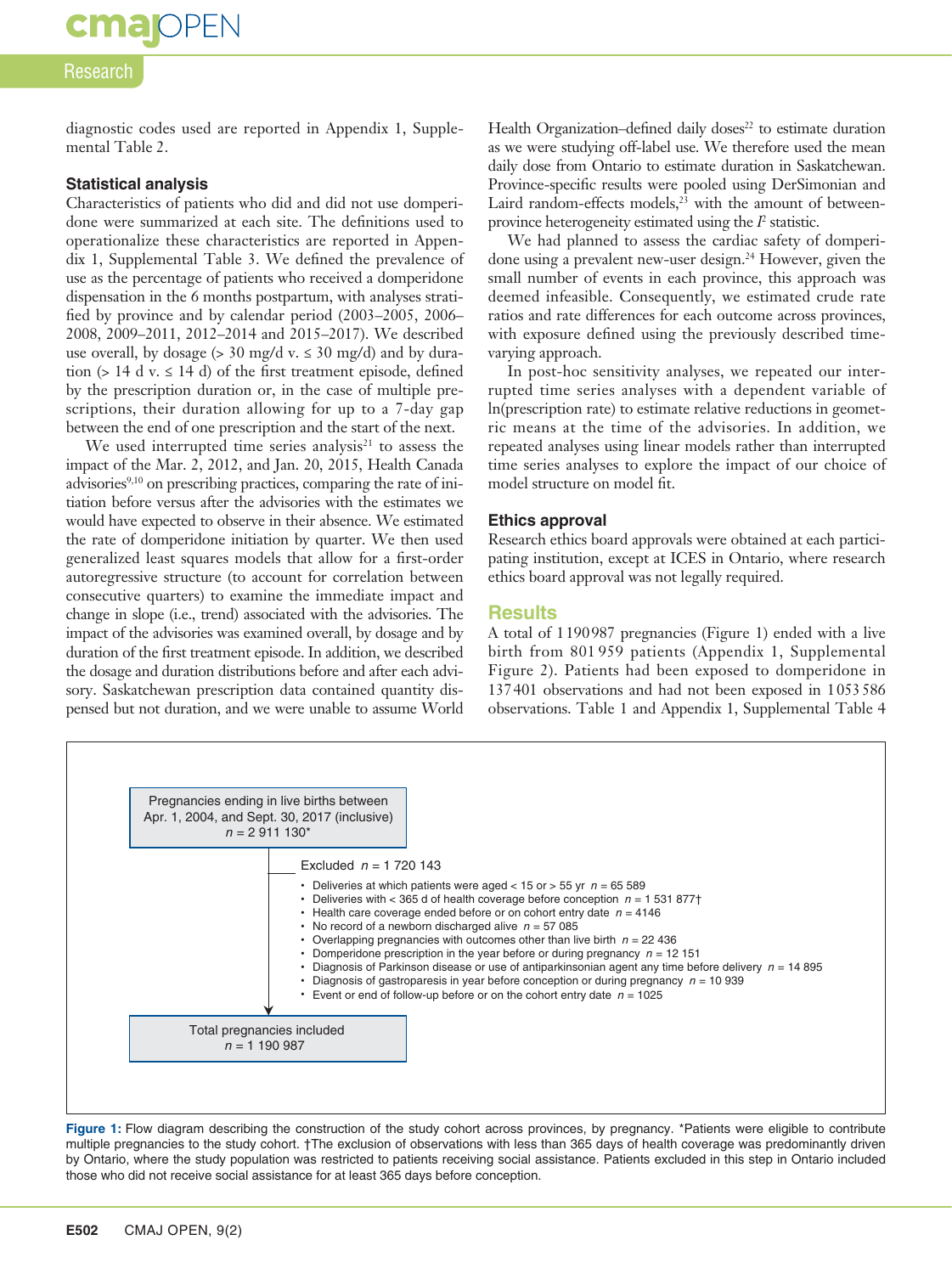## **cmajOPEN**

### Research

| Table 1: Baseline characteristics of deliveries overall and by use of domperidone in the 6 months immediately postpartum* |                          |                              |                                 |  |
|---------------------------------------------------------------------------------------------------------------------------|--------------------------|------------------------------|---------------------------------|--|
|                                                                                                                           | No. (%) of deliveries†   |                              |                                 |  |
| Characteristic                                                                                                            | Overall<br>$n = 1190987$ | Domperidone<br>$n = 137 401$ | No domperidone<br>$n = 1053586$ |  |
| Age, yr, mean $\pm$ SE                                                                                                    | $28.6 \pm 0.6$           | $29.6 \pm 0.4$               | $28.5 \pm 0.6$                  |  |
| Obesity‡                                                                                                                  | 22 549 (1.9)             | 3221 (2.3)                   | 19 328 (1.8)                    |  |
| Alcohol-related disorders                                                                                                 | 27 340 (2.3)             | 2266 (1.7)                   | 25 074 (2.4)                    |  |
| Income quintile                                                                                                           |                          |                              |                                 |  |
| 1 (lowest)                                                                                                                | 267 188 (22.4)           | 24 705 (18.0)                | 242 483 (23.0)                  |  |
| 2                                                                                                                         | 233 098 (19.6)           | 25 919 (18.9)                | 207 179 (19.7)                  |  |
| 3                                                                                                                         | 218 305 (18.3)           | 26 947 (19.6)                | 191 358 (18.2)                  |  |
| 4                                                                                                                         | 223 515 (18.8)           | 28 496 (20.7)                | 195 019 (18.5)                  |  |
| 5 (highest)                                                                                                               | 177 454 (14.9)           | 23 423 (17.1)                | 154 031 (14.6)                  |  |
| Unknown                                                                                                                   | 71 427 (6.0)             | 7911 (5.8)                   | 63 516 (6.0)                    |  |
| Comorbidities                                                                                                             |                          |                              |                                 |  |
| Previous history of arrhythmia or conduction disorders                                                                    | 28 582 (2.4)             | 4047 (3.0)                   | 24 535 (2.3)                    |  |
| Any insertion of a pacemaker or defibrillator                                                                             | $234 (= 0.1)$            | 28 (< 0.1)                   | 183 (< 0.1)                     |  |
| Hypertension                                                                                                              | 66 828 (5.6)             | 9658 (7.0)                   | 57 170 (5.4)                    |  |
| Cardiomyopathy                                                                                                            | 1193(0.1)                | 139(0.1)                     | 1054(1.0)                       |  |
| Left ventricular hypertrophy                                                                                              | $159 (= 0.1)$            | $14 (= 0.1)$                 | 143 (0.0)                       |  |
| Heart failure                                                                                                             | 2435 (0.2)               | 330(0.2)                     | 2105(0.2)                       |  |
| Ischemic heart disease                                                                                                    | 12 384 (1.0)             | 1956 (1.4)                   | 10 428 (1.0)                    |  |
| Valvular heart disease                                                                                                    | 2620 (0.2)               | 327(0.2)                     | 2293(0.2)                       |  |
| <b>Diabetes</b>                                                                                                           | 65 651 (5.5)             | 10 116 (7.4)                 | 55 535 (5.3)                    |  |
| Depression                                                                                                                | 157 761 (13.3)           | 20 421 (14.9)                | 137 340 (13.0)                  |  |
| Pregnancy-related characteristics                                                                                         |                          |                              |                                 |  |
| Multifetal gestation                                                                                                      | 22 008 (1.9)             | 5547 (4.0)                   | 16 461 (1.6)                    |  |
| Parity $\geq 1$                                                                                                           |                          |                              |                                 |  |
| No                                                                                                                        | 579 511 (48.7)           | 87 614 (63.8)                | 491 897 (46.7)                  |  |
| Yes                                                                                                                       | 611 025 (51.3)           | 49 773 (36.2)                | 561 252 (53.3)                  |  |
| Unknown                                                                                                                   | 451 (0.0)                | 14(0.0)                      | 437 (0.0)                       |  |
| Cesarean delivery                                                                                                         | 332 987 (28.0)           | 49 579 (36.1)                | 283 408 (26.9)                  |  |
| Gestational age, wk, mean ± SE                                                                                            | $39 \pm 0.2$             | $38.6 \pm 0.3$               | $39.1 \pm 0.2$                  |  |
| $\leq 37$                                                                                                                 | 128 950 (10.8)           | 21 132 (15.4)                | 107 818 (10.2)                  |  |
| 38-42 (inclusive)                                                                                                         | 1 061 930 (89.2)         | 116 262 (84.6)               | 945 668 (89.8)                  |  |
| $\geq 43$                                                                                                                 | 107(0.0)                 | 6(0.0)                       | 100(0.0)                        |  |
| Use of medications                                                                                                        |                          |                              |                                 |  |
| Antiarrhythmic drugs                                                                                                      | 26 731 (2.2)             | 4456 (3.2)                   | 22 275 (2.1)                    |  |
| <b>Statins</b>                                                                                                            | 2286(0.2)                | 366(0.3)                     | 1920 (0.2)                      |  |
| Antihypertensive medications                                                                                              | 41 499 (3.5)             | 6915 (5.0)                   | 34 584 (3.3)                    |  |
| Proton pump inhibitors                                                                                                    | 63 432 (5.3)             | 10 389 (7.6)                 | 53 043 (5.0)                    |  |
| Antipsychotic medications                                                                                                 | 18 990 (1.6)             | 2486 (1.8)                   | 16 504 (1.6)                    |  |
| Other medications with galactagogic effects                                                                               | 32 607 (2.7)             | 4652 (3.4)                   | 27 955 (2.7)                    |  |
| Drugs with known risk of QT prolongation                                                                                  | 294 860 (24.8)           | 42 866 (31.2)                | 251 994 (23.9)                  |  |
| Strong and moderate CYP3A4 inhibitors                                                                                     | 130 647 (11.0)           | 18 051 (13.1)                | 112 596 (10.7)                  |  |

Note: CYP3A4 = cytochrome P450 3A4, SE = standard error.

\*Patients were permitted to contribute multiple observations to the study cohort.

†Unless stated otherwise.

‡Defined using diagnostic codes for obesity (International Statistical Classification of Disease and Related Health Problems, 10th Revision code E66.x and International<br>Classification of Diseases, 9th Revision code 278.0).

summarize the characteristics of the cohort overall and by exposure status. Compared with patients not using domperidone, patients using domperidone were older, more likely to be obese, more likely to reside in higher socioeconomic areas and less likely to have alcohol-related disorders. Although the cohort was generally healthy, patients using domperidone had a higher prevalence of medication use and comorbidities, including risk factors for cardiac arrhythmias. Patients using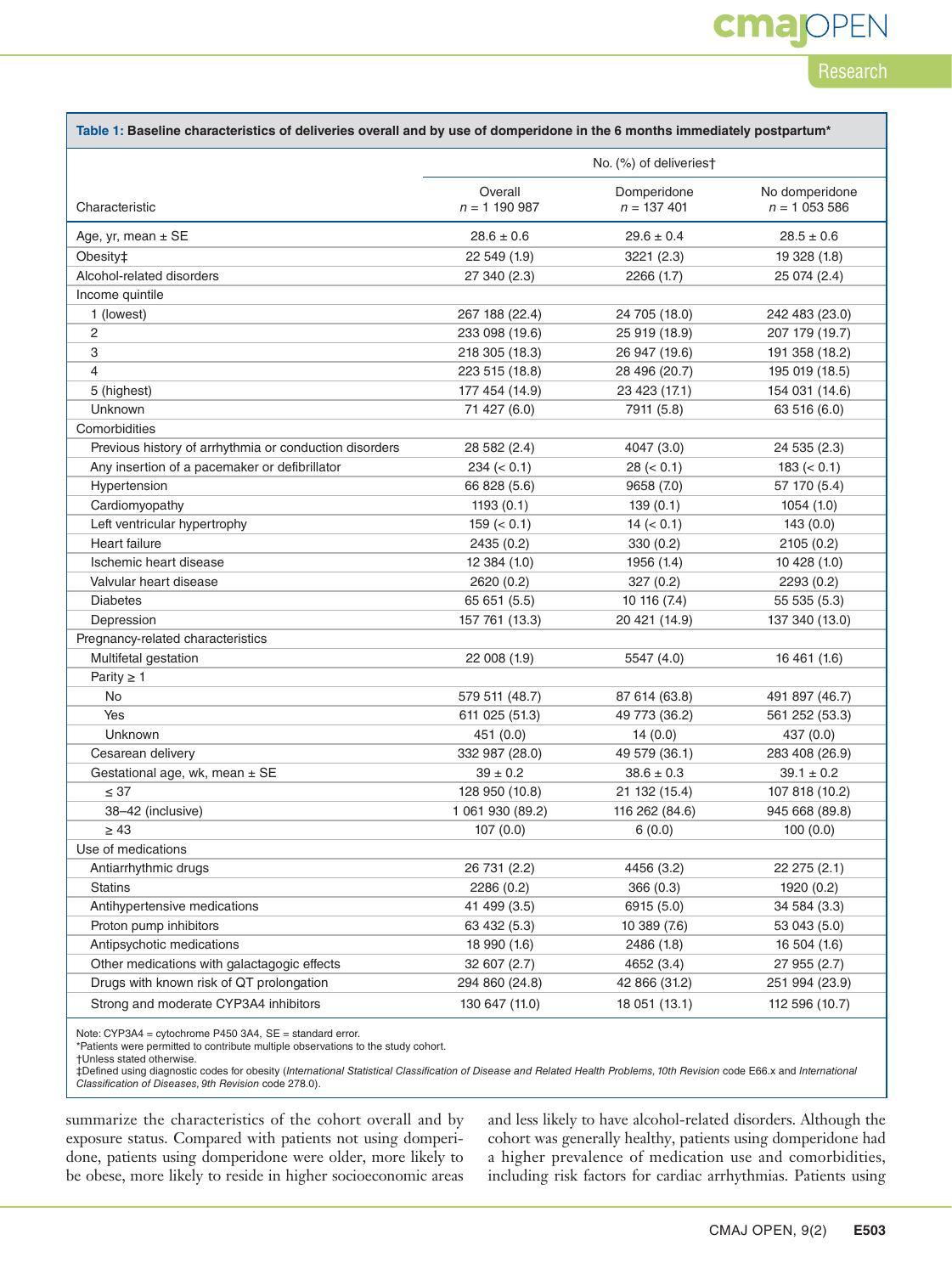### Research

**cmajoPEN** 

domperidone were also more likely to have had a multifetal gestation, cesarean delivery, premature birth and gestational complications during the cohort entry–defining pregnancy.

### **Drug utilization**

Figure 2 and Appendix 1, Supplemental Figures 3–5 describe the prevalence of domperidone use in the 6 months postpartum between 2004 and 2017. Across provinces, postpartum use increased from 7% in 2003–2005 to 12% in 2009–2011, when it plateaued. Important interprovincial differences existed, with the greatest use observed in BC and Alberta and less frequent use in Saskatchewan, Manitoba and Ontario. The prevalence of use increased over time in most provinces, although small decreases were observed in later periods in BC and Alberta. The prevalence of use ranged from 2% in Saskatchewan to 10% in BC in 2003–2005 and from 6% in Manitoba to 14% in BC in 2015–2018. Similar patterns were observed when analyses were restricted to use of dosages greater than 30 mg/d and durations greater than 14 days (Appendix 1, Supplemental Figures 4 and 5).

#### **Impact of Health Canada advisories**

The results of our interrupted time series analyses are reported in Figures 3 and 4, and in Appendix 1, Supplemental Figures 6–15. After the 2012 advisory there was an immediate drop of 11.5 initiators per 100000 person-days at the time of the advisory and a reduction in slope of initiation of 0.8 initiators per 100000 person-days per quarter (Figure 3). Similar trends were observed for doses greater than 30 mg and durations greater than 14 days (Appendix 1, Supplemental Figures 6 and 7). Changes after the 2015 advisory were more modest (Figure 4; Appendix 1, Supplemental Figures 7 and 8).

Appendix 1, Supplemental Tables 5 and 6 summarize the dosage and duration of the first domperidone treatment episode among initiators by province and by period. Overall, among those dispensed domperidone, the dosage decreased across periods in each province. However, the median dosage remained greater than 30 mg/d in all provinces after the advisories. The median duration was 30 days in most provinces, which remained unchanged after the advisories.

The results of sensitivity analyses examining the relative reductions are found in Appendix 1, Supplemental Tables 7 and 8. This approach reduced the heterogeneity across sites and improved model fit relative to the primary analysis, but similar trends were observed as in our primary analysis. In addition, in all scenarios, the Akaike information criterion (AIC) for the interrupted time series analysis was smaller than the AIC for the linear model, indicating better model fit (Appendix 1, Supplemental Tables 9 and 10).

### **Cardiac events**

Appendix 1, Supplemental Table 11 describes the overall incidence rates across the 5 provinces. Events were rare (22 composite events, 13 VTs, 10 sudden cardiac deaths and 168 all-cause deaths), with rates ranging from 0.18 (95% CI 0.09



**Figure 2:** Prevalence of domperidone use in the 6 months after delivery among postpartum patients in 5 Canadian provinces. Health Canada advisories regarding domperidone were issued in March 2012 and January 2015.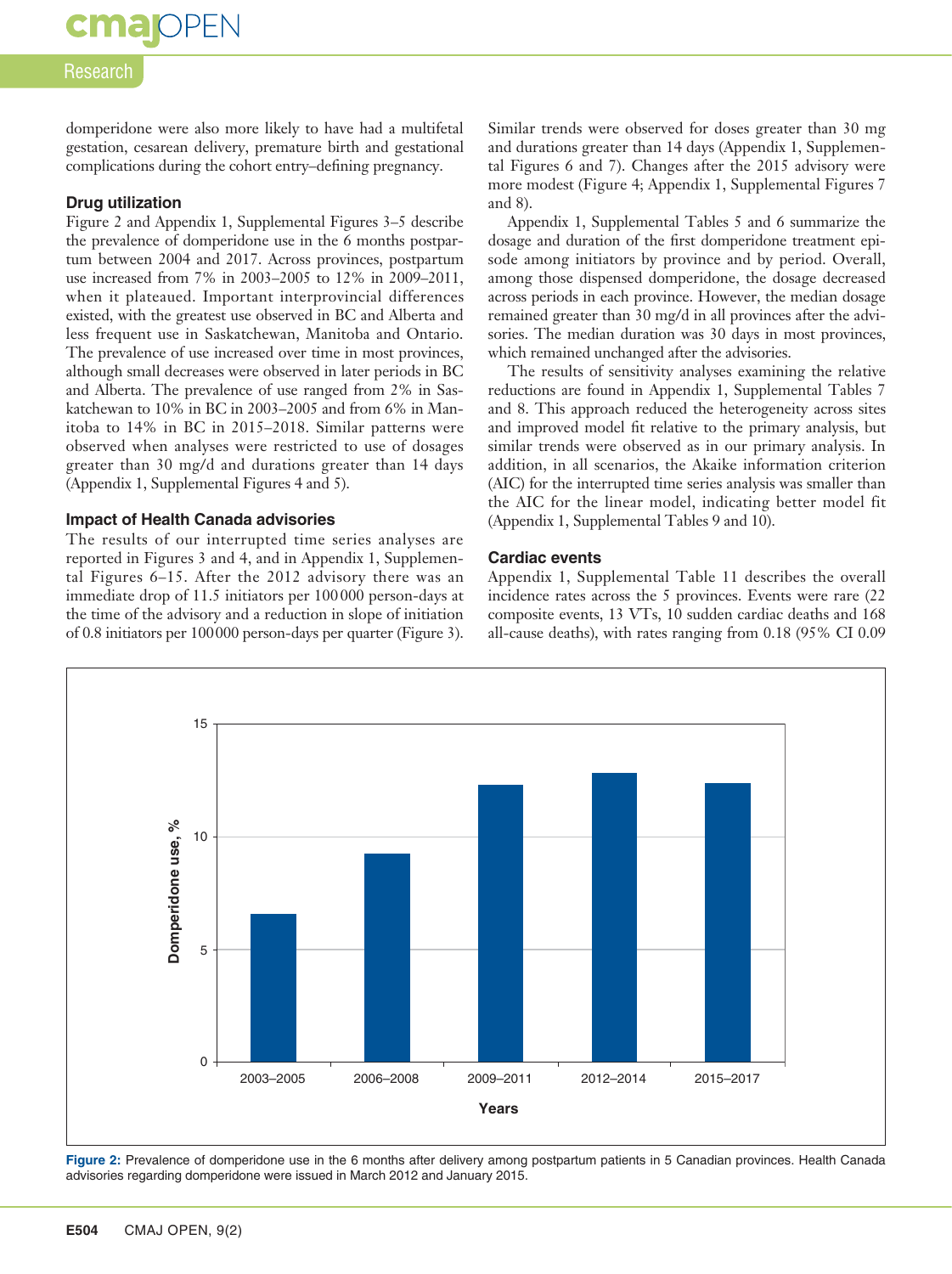Research



Figure 3: Interrupted time series analysis examining the impact of the 2012 Health Canada advisory on rates of initiation of domperidone in the 6 months immediately postpartum in 5 Canadian provinces. The dashed line represents the release of the 2012 Health Canada advisory. Note: CI = confidence interval.

to 0.33) per 10000 person-years for sudden cardiac death to 2.95 (95% CI 2.54 to 3.44) per 10000 person-years for allcause mortality. Table 2 summarizes the rates of our safety end points by current domperidone use. Crude incidence rates for our composite end point of VT or sudden cardiac death were numerically higher with current use of domperidone than with no current use (crude rate ratio 2.01, 95% CI 0.47 to 8.60; crude rate difference 0.37, 95% CI –0.67 to 1.41 per 10000 person-years). In contrast, all-cause mortality was lower with current domperidone use (crude rate ratio 0.37, 95% CI 0.12 to 1.15; rate difference –1.93, 95% CI –3.28 to –0.59 per 10000 person-years).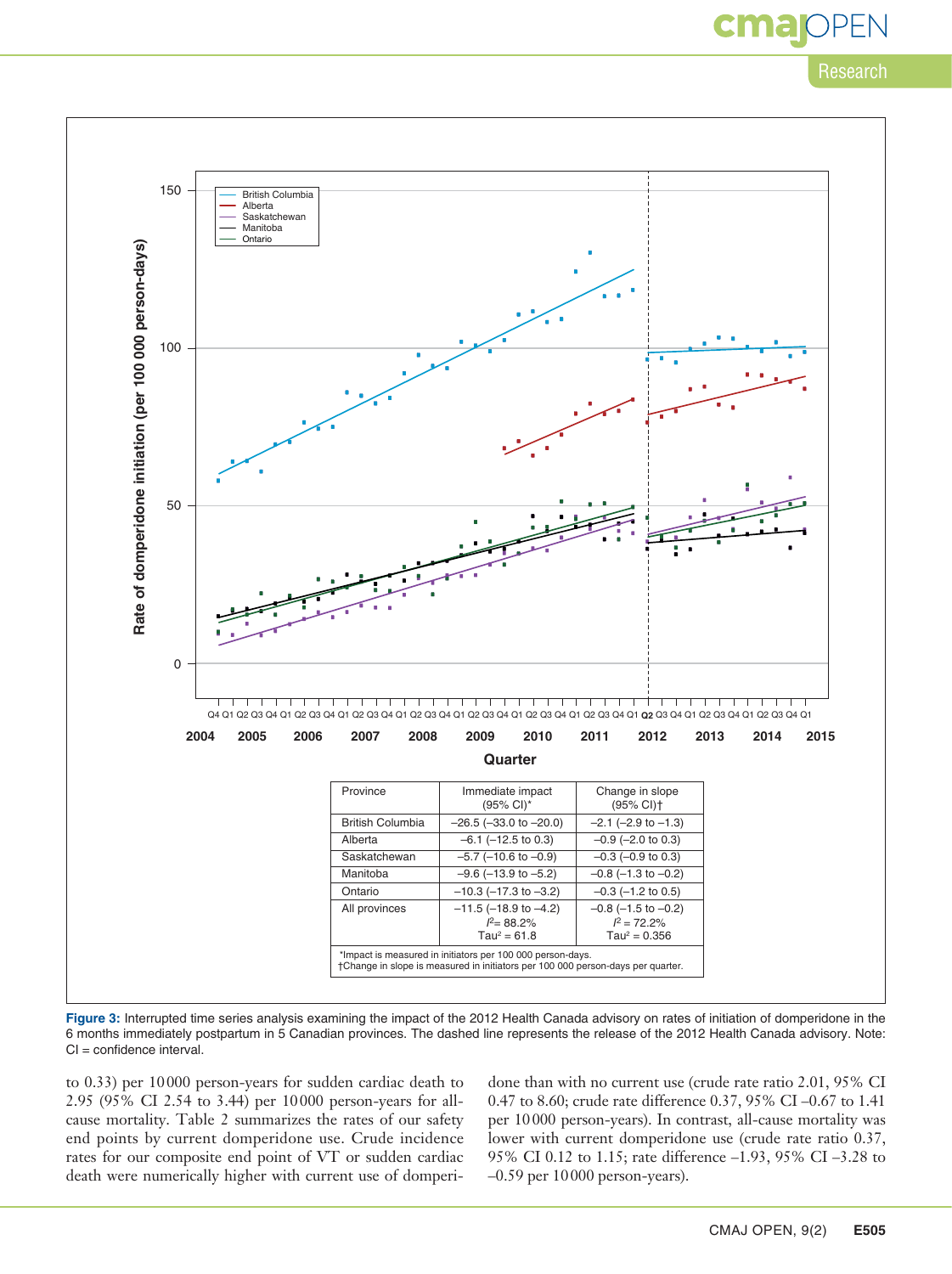## DPFN

### Research



**Figure 4:** Interrupted time series analysis examining the impact of the 2015 Health Canada advisory on rates of initiation of domperidone in the 6 months immediately postpartum in 4 Canadian provinces. Ontario was excluded from this analysis owing to insufficient data available postadvisory. The dashed line represents the release of the 2015 Health Canada advisory. Note: CI = confidence interval.

### **Interpretation**

Our study was designed to assess off-label domperidone use among postpartum patients in Canada. We found that use was prevalent in this population, increasing substantially between 2004 and 2017 (7% in 2003–2005 until a plateau at

12% in 2009–2011 that persisted through 2015–2017). The 2012 Health Canada advisory<sup>9</sup> was associated with a reduction in prescribing overall and of dosages greater than 30 mg/d and durations greater than 14 days. The 2015 advisory<sup>10</sup> was associated with a more modest impact on prescribing. The safety analysis indicated a relatively higher risk of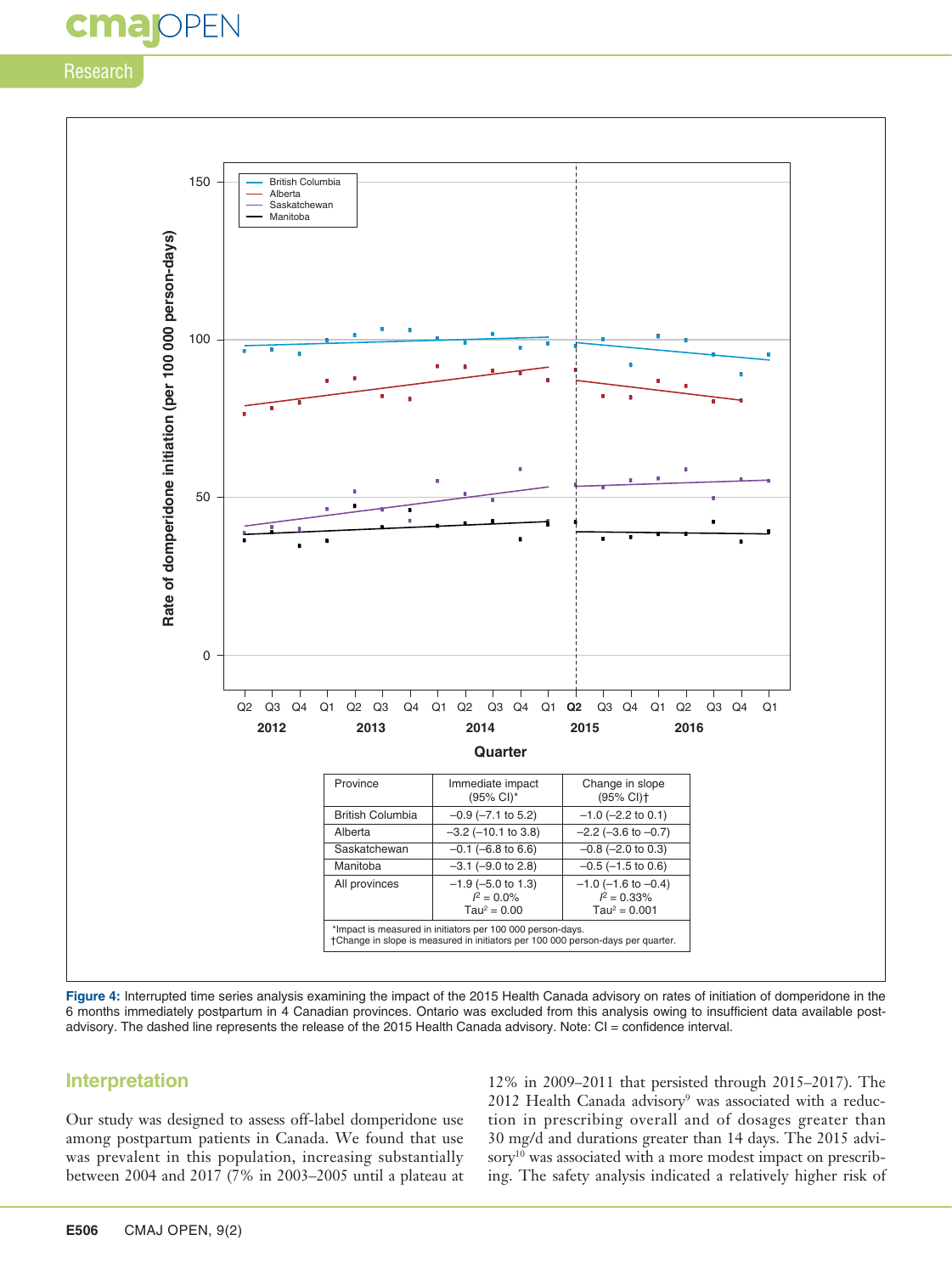**Table 2: Rates of ventricular tachycardia, sudden cardiac death and all-cause mortality among postpartum patients in the 6 months immediately postpartum across the 5 participating provinces (2004–2017), by current use of domperidone**

| Variable                                   | Incidence rate<br>(95% CI)*    | Crude rate ratio<br>(95% CI) | Crude rate difference<br>$(95\% \text{ Cl})^*$ |
|--------------------------------------------|--------------------------------|------------------------------|------------------------------------------------|
| Composite of VT or sudden cardiac<br>death |                                |                              |                                                |
| Current domperidone use                    | $0.74$ (0.19 to 2.97)          | 2.01 (0.47 to 8.60)          | $0.37$ (-0.67 to 1.41)                         |
| No current domperidone use                 | $0.37$ (0.24 to 0.57)          | $1.00$ (Ref.)                | $0.00$ (Ref.)                                  |
| VT                                         |                                |                              |                                                |
| Current domperidone use                    | $0.74$ (0.19 to 2.97)          | 3.66 (0.81 to 16.49)         | $0.54$ (-0.50 to 1.57)                         |
| No current domperidone use                 | $0.20$ (0.11 to 0.37)          | $1.00$ (Ref.)                | $0.00$ (Ref.)                                  |
| Sudden cardiac death                       |                                |                              |                                                |
| Current domperidone use                    | $0.00$ (0.00 to 0.00)          |                              | $-0.18$ ( $-0.30$ to $-0.07$ )                 |
| No current domperidone use                 | $0.18$ (0.10 to 0.34)          | $1.00$ (Ref.)                | $0.00$ (Ref.)                                  |
| All-cause mortality                        |                                |                              |                                                |
| Current domperidone use                    | 1.11 $(0.36 \text{ to } 3.45)$ | $0.37$ (0.12 to 1.15)        | $-1.93$ ( $-3.28$ to $-0.59$ )                 |
| No current domperidone use                 | $3.05$ (2.61 to 3.55)          | $1.00$ (Ref.)                | $0.00$ (Ref.)                                  |
|                                            |                                |                              |                                                |

Note: CI = confidence interval, Ref. = reference, VT = ventricular tachycardia.

\*Incidence rate and rate difference are expressed as event per 10 000 person-years. Event totals by treatment group are not reported owing to the presence of small cells  $(counts < 6)$ .

VT or sudden cardiac death among patients using domperidone than among those not using domperidone. However, the crude nature of these analyses and sparse data limit the conclusions that can be drawn from these findings.

We observed interprovincial variation in domperidone prescriptions. These differences approximate the prevalence of breastfeeding during the study period,25,26 suggesting that differences in the prevalence of breastfeeding may be at least partially responsible for the observed interprovincial differences. Given our use of administrative data, we were unable to restrict inclusion to patients who were breastfeeding. Ultimately, the observed interprovincial differences are likely explained by a combination of differences in prescribing practices, health care access, patient preferences and breastfeeding practices.

The impact of regulatory warnings concerning domperidone has been examined previously outside of Canada.<sup>27</sup> Mehrabadi and colleagues found that the EMA advisory regarding domperidone was associated with decreased prescribing of dosages greater than 30 mg/d, a nonsignificant decrease in monthly prescriptions and no change in time trend in the United Kingdom.27 Importantly, although the Health Canada advisories were followed by decreased rates of initiation at higher dosages and decreased median dosage in all provinces in our study, the median dosage in all provinces exceeded the recommended dosages of no more than 30 mg/d after the advisories.9,10

Mehrabadi and colleagues found that the rate of initiation of domperidone increased from 2002–2004 (0.56 per 100 person-years) to 2011–2013 (2.1 per 100 person-years), before dropping slightly in 2014–2015 (2.0 per 100 person-years) after the EMA advisory.<sup>27</sup> Domperidone use among postpartum patients was also assessed in an Australian tertiary teaching hospital, which reported that 5% of patients were dispensed domperidone, with use increasing during the 2004–2008 study period.28

Research

cma

Smolina and colleagues found that domperidone may increase the risk of ventricular arrhythmias or cardiac arrest (HR 2.25, 95% CI 0.84 to 6.01) using BC data.11 Our utilization analyses described similar trends but included 4 additional provinces and up to 6 years of more contemporary data. Although we identified fewer events, this is likely the result of differences in event definitions, with Smolina and colleagues also including atrial arrhythmia codes and the present study restricting events to those considered sudden and unexpected, and using exposure grace periods. Despite these differences, the estimates reported by Smolina and colleagues are compatible with our estimates (crude rate ratio 2.01, 95% CI 0.47 to 8.60). The rates of VT and sudden cardiac death among patients using domperidone reported in the present study are higher than those reported by Mehrabadi and colleagues,<sup>27</sup> who reported no exposed ventricular arrhythmias, cardiac arrests or sudden cardiac deaths. Importantly, although our analysis suggests that domperidone may increase VT or sudden cardiac death risk, estimates are crude and imprecise. Although this analysis suggests a potential doubling of the risk, the absolute risk in this population remains very small. Our analyses also suggest a potential decreased risk of allcause mortality, but this observation may be explained by confounding. Ultimately, given the unadjusted nature of these analyses, they should be interpreted very cautiously.

#### **Limitations**

Our study has several limitations. Data on prescription drug claims do not contain information regarding indication.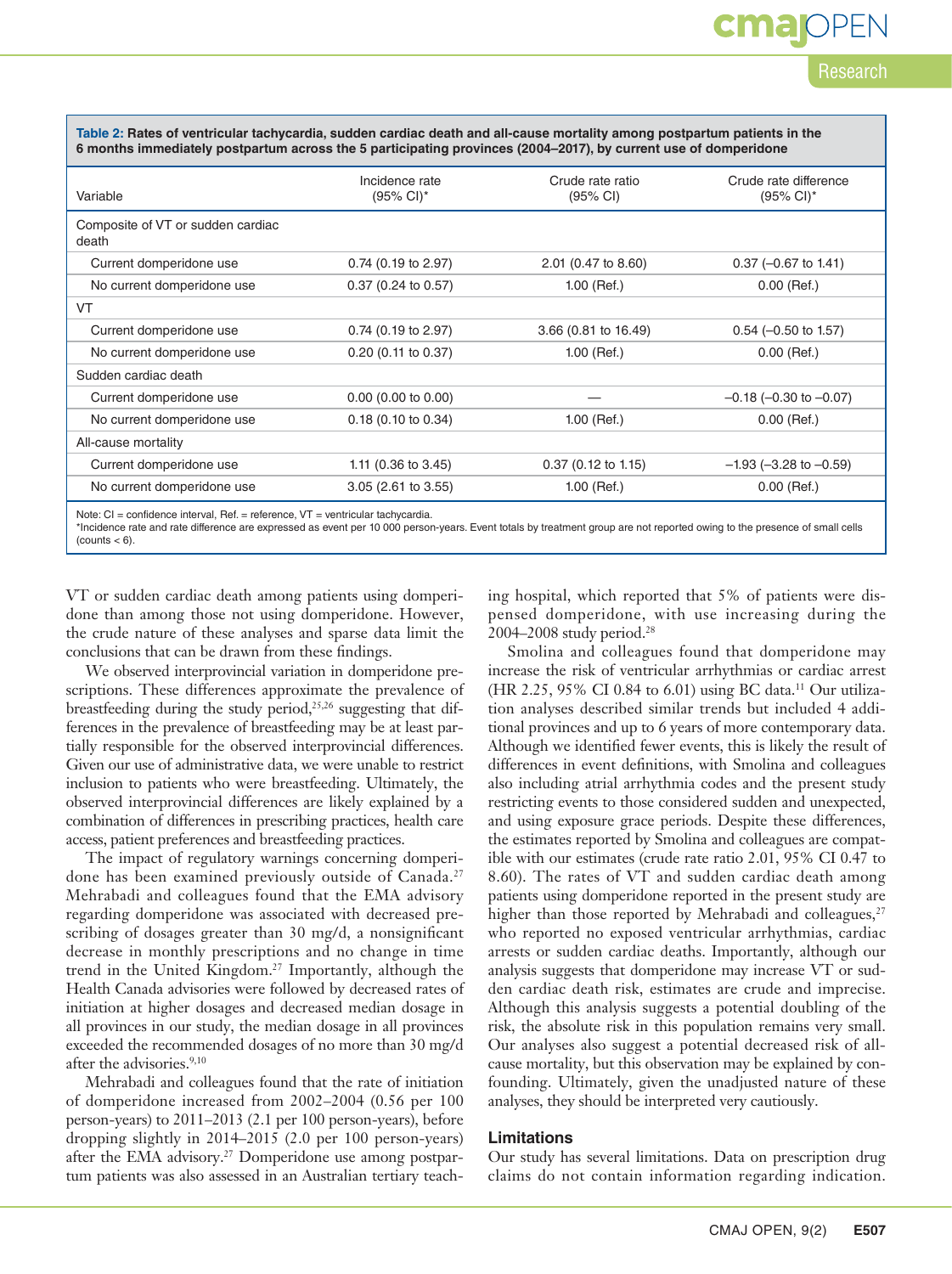### **cmajoPEN**

### Research

Although we excluded patients with approved indications for domperidone, it is possible that some patients were using it for indications other than lactation. Data regarding alcohol consumption and smoking status were not available. Also, data regarding breastfeeding were not systematically captured. Exposure misclassification is possible as data are not available regarding medication consumption. Assessment of VT and sudden cardiac death in administrative databases is challenging, and outcome misclassification is therefore possible. The limited number of events did not allow for formal safety analyses. Our interrupted time series analyses may also have been affected by unmeasured confounders (e.g., other changes in guidelines or clinical practice occurring around the time of the advisories). Finally, there were differences across sites in data availability. Ontario data were restricted to recipients of social assistance, and the generalizability of trends observed in this population to others is unknown. Vital statistics data were not available in Saskatchewan, and only partial emergency department data were available, potentially resulting in incomplete event capture.

### **Conclusion**

The use of domperidone among postpartum patients increased substantially between 2004 and 2017, though variations existed across provinces. The 2012 Health Canada advisory was followed by important changes in prescribing practices across provinces, whereas the 2015 advisory had a more modest impact on prescribing. Our safety analysis showed a crude rate of VT or sudden cardiac death that was relatively higher among those using domperidone than among those not using domperidone. However, owing to sparse data and the lack of statistical adjustment, these results should be interpreted with caution. Nonetheless, the absolute rate of VT or sudden cardiac death is low in this population, and although a potential increased risk could not be confirmed in this large study, it should be discussed when considering treatment options for individual patients.

### **References**

- 1. Barone JA. Domperidone: a peripherally acting dopamine2-receptor antagonist. *Ann Pharmacother* 1999;33:429-40.
- 2. Campbell-Yeo ML, Allen AC, Joseph KS, et al. Effect of domperidone on the composition of preterm human breast milk. *Pediatrics* 2010;125:e107-14.
- 3. Smolina K, Morgan SG, Hanley GE, et al. Postpartum domperidone use in British Columbia: a retrospective cohort study. *CMAJ Open* 2016;4:E13-9.
- 4. Johannes CB, Varas-Lorenzo C, McQuay LJ, et al. Risk of serious ventricular arrhythmia and sudden cardiac death in a cohort of users of domperidone: a
- nested case–control study. *Pharmacoepidemiol Drug Saf* 2010;19:881-8. 5. Paul C, Zenut M, Dorut A, et al. Use of domperidone as a galactagogue drug: a systematic review of the benefit-risk ratio. *J Hum Lact* 2015;31:57-63.
- 6. van Noord C, Dieleman JP, van Herpen G, et al. Domperidone and ventricular arrhythmia or sudden cardiac death: a population-based case-control study in the Netherlands. *Drug Saf* 2010;33:1003-14.
- Straus SM, Sturkenboom MC, Bleumink GS, et al. Non-cardiac QTcprolonging drugs and the risk of sudden cardiac death. *Eur Heart J* 2005;  $26:2007 - 12.$
- 8. Renoux C, Dell'Aniello S, Khairy P, et al. Ventricular tachyarrhythmia and sudden cardiac death with domperidone use in Parkinson's disease. *Br J Clin Pharmacol* 2016;82:461-72.
- 9. Domperidone maleate association with serious abnormal heart rhythms and sudden death (cardiac arrest) — for health care professionals. Ottawa: Health Canada; 2012. Available: www.healthycanadians.gc.ca/recall-alert-rappel-avis/ hc-sc/2012/15857a-eng.php (accessed 2020 Dec. 15).
- 10. Domperidone maleate association with serious abnormal heart rhythms and sudden death (cardiac arrest) — for health professionals. Ottawa: Health

Canada; 2015. Available: www.healthycanadians.gc.ca/recall-alert-rappel-avis/ hc-sc/2015/43423a-eng.php (accessed 2020 Dec. 15).

- 11. Smolina K, Mintzes B, Hanley GE, et al. The association between domperidone and ventricular arrhythmia in the postpartum period. *Pharmacoepidemiol Drug Saf* 2016;25:1210-4.
- 12. Suissa S, Henry D, Caetano P, et al. CNODES: the Canadian Network for Observational Drug Effect Studies. *Open Med* 2012;6:e134-40.
- 13. Sengwee T, Pratt N, Klungel O, et al. Distributed networks of databases analyzed using common protocols and/or common data models. In: Strom BL, Kimmel SE, Hennessy S, editors. *Pharmacoepidemiology*. 6th ed. Hoboken (NJ): John Wiley & Sons; 2019:617-38.
- 14. Levy AR, O'Brien BJ, Sellors C, et al. Coding accuracy of administrative drug claims in the Ontario Drug Benefit database. *Can J Clin Pharmacol* 2003;10: 67-71.
- 15. Juurlink DPC, Croxford R, Chong A, et al. Canadian Institute for Health Information Discharge Abstract Database: a validation study. Toronto: Institute for Clinical Evaluative Sciences; 2006.
- 16. Eberg M, Platt RW, Filion KB. The estimation of gestational age at birth in database studies. *Epidemiology* 2017;28:854-62.
- 17. Parkes JD. Domperidone and Parkinson's disease. *Clin Neuropharmacol* 1986; 9:517-32.
- 18. *International classification of diseases, 9th revision*, [Clinical Modification] (ICD-9-CM). Geneva: World Health Organization; [updated 2015 Nov. 6].
- 19. Canadian coding standards for version 2018 ICD-10-CA and CCI. Ottawa: Canadian Institute for Health Information; 2004.
- 20. *International classification of diseases and related health problems (ICD-11)*. Geneva: World Health Organization; 2020. Available: www.who.int/ standards/classifications/classification-of-diseases (accessed 2020 Dec. 15).
- 21. Penfold RB, Zhang F. Use of interrupted time series analysis in evaluating health care quality improvements. *Acad Pediatr* 2013;13(Suppl):S38-44.
- 22. WHO Collaborating Centre for Drug Statistics Methodology. A: Alimentary tract and metabolism. A03: Drugs for functional gastrointestinal disorders. Available: www.whocc.no/atc\_ddd\_index/?code=A03FA03 (accessed 2018 Aug. 20).
- 23. DerSimonian R, Laird N. Meta-analysis in clinical trials. *Control Clin Trials* 1986;7:177-88.
- 24. Suissa S, Moodie EE, Dell'Aniello S. Prevalent new-user cohort designs for comparative drug effect studies by time-conditional propensity scores. *Pharmacoepidemiol Drug Saf* 2017;26:459-68.
- 25. *Health characteristics, annual estimates [Table 13-10-0096-01].* Ottawa: Statistics Canada; 2020. Available: www150.statcan.gc.ca/t1/tbl1/en/tv.action?pid =1310009601 (accessed 2019 July 11).
- 26. Gionet L. *Breastfeeding trends in Canada Statistics Canada*. Ottawa: Statistics Canada; 2015. Cat no 82-624-X. Available: www150.statcan.gc.ca/n1/pub/82 -624-x/2013001/article/11879-eng.htm (accessed 2019 June 21).
- 27. Mehrabadi A, Reynier P, Platt RW, et al. Domperidone for insufficient lactation in England 2002–2015: a drug utilization study with interrupted time series analysis. *Pharmacoepidemiol Drug Saf* 2018;27:1316-24.
- 28. Grzeskowiak LE, Dalton JA, Fielder AL. Factors associated with domperidone use as a galactogogue at an Australian tertiary teaching hospital. *J Hum Lact* 2015;31:249-53.

**Affiliations:** Centre for Clinical Epidemiology (Moriello, Reynier, Aibibula, Filion), Lady Davis Institute, Jewish General Hospital, McGill University, Montréal, Que; ICES (Paterson); Institute of Health Policy, Management and Evaluation (Paterson), University of Toronto, Toronto, Ont.; Manitoba Centre for Health Policy, Department of Community Health Sciences (Dahl, Kuo), Max Rady College of Medicine, Rady Faculty of Health Sciences, University of Manitoba, Winnipeg, Man.; Department of Anesthesiology, Pharmacology and Therapeutics (Fisher), University of British Columbia, Vancouver BC; School of Pharmacy (Gamble), University of Waterloo, Kitchener, Ont.; Department of Community Health Sciences (Ronksley), Cumming School of Medicine, University of Calgary, Calgary, Alta.; Saskatchewan Health Quality Council (Winquist); Department of Community Health and Epidemiology (Winquist), College of Medicine, University of Saskatchewan, Saskatoon Sask.; Departments of Medicine and of Epidemiology, Biostatistics, and Occupational Health (Filion), McGill University, Montréal, Que.

**Contributors:** Carolina Moriello and Kristian Filion drafted the manuscript. All authors contributed to the study design and implementation, and interpretation of results, and critically reviewed the manuscript for important intellectual content. All authors gave final approval of the version to be published and agreed to be accountable for all aspects of the work.

**\*The Canadian Network for Observational Drug Effect Studies (CNODES) Investigators:** Samy Suissa (principal investigator); Colin R. Dormuth (British Columbia); Brenda R. Hemmelgarn (Alberta);